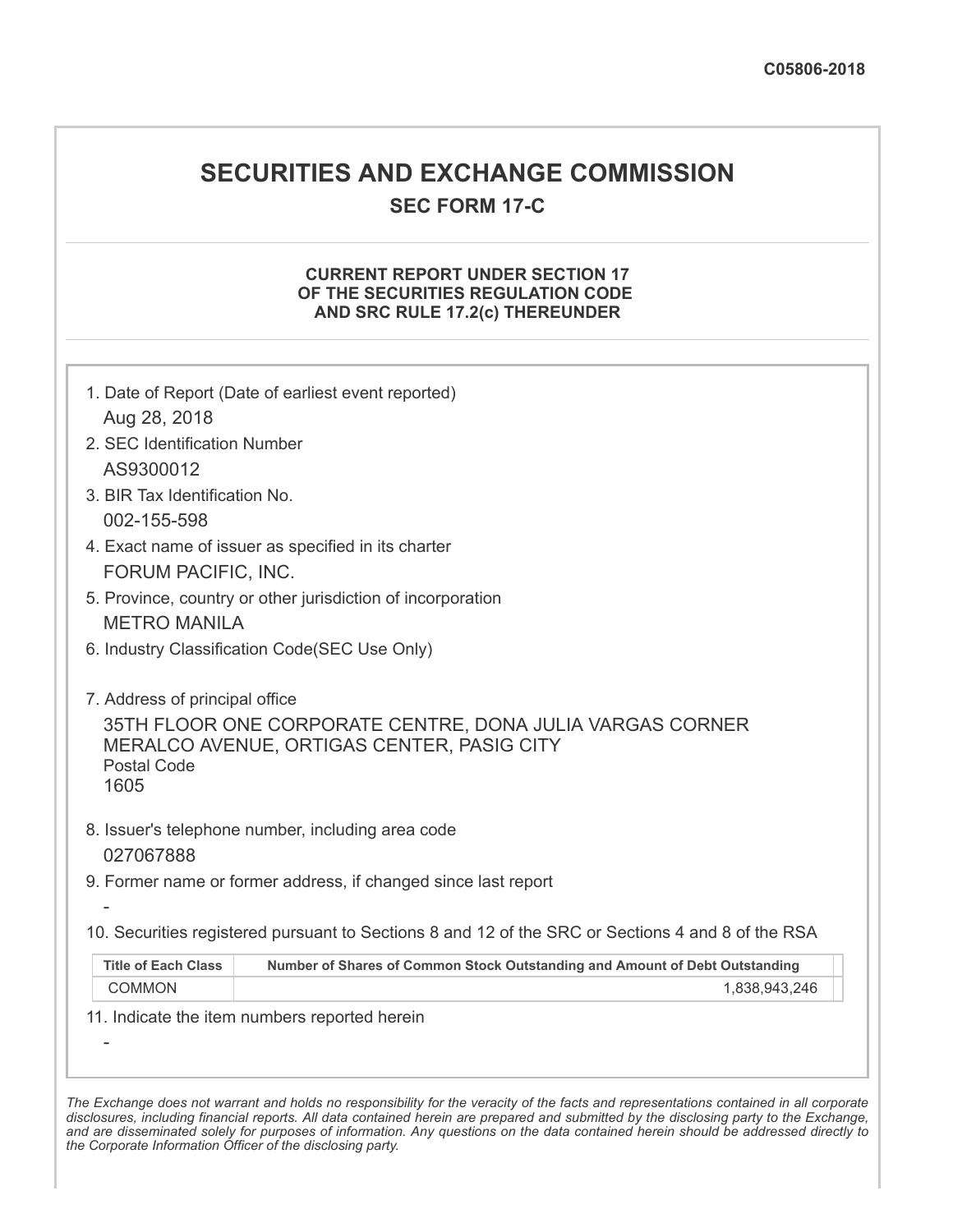

## **PSE Disclosure Form 7-1 - Notice of Annual or Special Stockholders' Meeting** *References: SRC Rule 17 (SEC Form 17-C) and Sections 7 and 4.4 of the Revised Disclosure Rules*

| <b>Subject of the Disclosure</b>                |                                                                                                                                                                                                                                                                                                                                                                        |
|-------------------------------------------------|------------------------------------------------------------------------------------------------------------------------------------------------------------------------------------------------------------------------------------------------------------------------------------------------------------------------------------------------------------------------|
|                                                 |                                                                                                                                                                                                                                                                                                                                                                        |
|                                                 | NOTICE OF ANNUAL STOCKHOLDERS' MEETING                                                                                                                                                                                                                                                                                                                                 |
| <b>Background/Description of the Disclosure</b> |                                                                                                                                                                                                                                                                                                                                                                        |
|                                                 |                                                                                                                                                                                                                                                                                                                                                                        |
|                                                 |                                                                                                                                                                                                                                                                                                                                                                        |
| <b>Type of Meeting</b>                          |                                                                                                                                                                                                                                                                                                                                                                        |
| Annual<br>$\circledcirc$                        |                                                                                                                                                                                                                                                                                                                                                                        |
| Special                                         |                                                                                                                                                                                                                                                                                                                                                                        |
|                                                 |                                                                                                                                                                                                                                                                                                                                                                        |
| Date of Approval by                             |                                                                                                                                                                                                                                                                                                                                                                        |
| <b>Board of Directors</b>                       | Aug 28, 2018                                                                                                                                                                                                                                                                                                                                                           |
| Date of Stockholders'<br><b>Meeting</b>         | Oct 26, 2018                                                                                                                                                                                                                                                                                                                                                           |
| <b>Time</b>                                     | 10:30 A.M.                                                                                                                                                                                                                                                                                                                                                             |
| <b>Venue</b>                                    | One Café and Events Place 6th Floor, One Corporate Center Pasig City                                                                                                                                                                                                                                                                                                   |
| <b>Record Date</b>                              | Sep 28, 2018                                                                                                                                                                                                                                                                                                                                                           |
| Agenda                                          | Call to Order<br>Certification of Notice and Quorum<br>Approval of Minutes of the Previous Stockholders' Meeting<br>Report to the Stockholders for the Year 2017<br>Ratifications of the Acts of the Board and Management<br>Election of Directors for 2018-2019<br>Appointment of External Auditor<br>Appointment of External Counsel<br>Other matters<br>Adjournment |